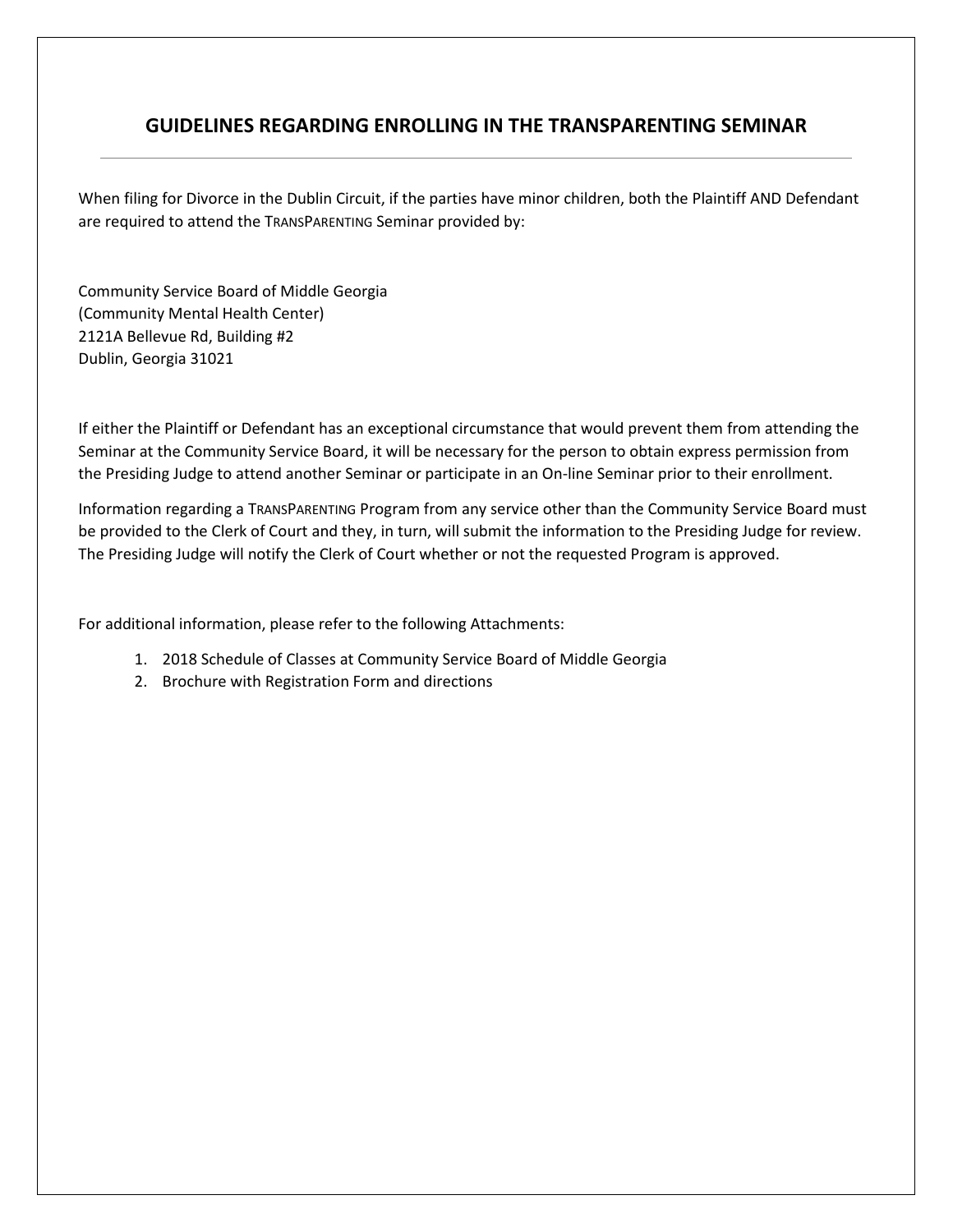### **2018 SCHEDULE APPROVED PROVIDER AND LOCATION OF ALL CLASSES**

## **"TRANSPARENTING"**

COMMUNITY SERVICE BOARD OF MIDDLE GEORGIA (Community Mental Health Center) 2121A BELLEVUE ROAD, BUILDING #5 DUBLIN, GA 31021-2998

**If you have any questions call Marsha Williams at (478) 275-6811, Ext. 1145**. If there are no questions, please arrive at Building #5 on the CSB of Middle Campus no later than 15minutes prior to the time of the class to pre-register. If your court case has been filed, your Civil Action File Number will be needed for the certificate! The cost of this class is \$35.00 cash - checks are not accepted - please bring correct change.

Classes are held at the Community Mental Health Center of Middle Georgia in Building # 5. The location is next to the rear entrance of the VA Medical Center **(NOT ON VA PROPERTY). TURN INTO THE OLD LAURENS COUNTY HEALTH DEPARTMENT DRIVEWAY** and go straight down the parking lot to the third building on the left (Community Mental Health Center main building) and turn left. Building #5 will be ahead on the left. Please go to single door entrance/front desk for registration**.**

In general terms, classes will be held as follows: First Monday of each quarter (see below) from 6:00 p.m. - 10:00 p.m. First Saturday of each month from 8:00 a.m. - 12:00 Noon

| <b>DAY</b> | <b>DATE</b>            | <b>TIME</b>               | <b>INSTRUCTORS</b>   |
|------------|------------------------|---------------------------|----------------------|
| Saturday   | January 6, 2018        | $8:00$ a.m. $-12:00$ noon | Cynthia Lemons       |
| Monday     | January 8, 2018        | 6:00 p.m. $-10:00$ p.m.   | <b>Rick Tyson</b>    |
| Saturday   | February 3, 2018       | $8:00$ a.m. $-12:00$ noon | <b>Polly Daniels</b> |
| Monday     | <b>No Monday Night</b> |                           |                      |
| Saturday   | March 3, 2018          | $8:00$ a.m. $-12:00$ noon | Cynthia Lemons       |
| Monday     | <b>No Monday Night</b> |                           |                      |
| Monday     | April 2, 2018          | 6:00 p.m. $-10:00$ p.m.   | <b>Rick Tyson</b>    |
| Saturday   | April 7, 2018          | $8:00$ a.m. $-12:00$ noon | <b>Polly Daniels</b> |
| Saturday   | May 5, 2018            | $8:00$ a.m. $-12:00$ noon | Cynthia Lemons       |
| Monday     | <b>No Monday Night</b> |                           |                      |
| Saturday   | June 2, 2018           | $8:00$ a.m. $-12:00$ noon | <b>Polly Daniels</b> |
| Monday     | <b>No Monday Night</b> |                           |                      |
| Saturday   | July 7, 2018           | $8:00$ a.m. $-12:00$ noon | Cynthia Lemons       |
| Monday     | <b>No Monday Night</b> |                           |                      |
| Saturday   | August 4, 2018         | $8:00$ a.m. $-12:00$ noon | <b>Polly Daniels</b> |
| Monday     | August 6, 2018         | 6:00 p.m. $-10:00$ p.m.   | <b>Rick Tyson</b>    |
| Saturday   | September 18, 2018     | $8:00$ a.m. $-12:00$ noon | Cynthia Lemons       |
| Monday     | <b>No Monday Night</b> |                           |                      |
| Saturday   | October 13, 2018       | $8:00$ a.m. $-12:00$ noon | <b>Polly Daniels</b> |
| Monday     | <b>No Monday Night</b> |                           |                      |
| Saturday   | November 10, 2018      | $8:00$ a.m. $-12:00$ noon | Cynthia Lemons       |
| Monday     | <b>No Monday Night</b> |                           |                      |
| Saturday   | December 1, 2018       | $8:00$ a.m. $-12:00$ noon | <b>Polly Daniels</b> |
| Monday     | December 3, 2018       | 6:00 p.m. $-10:00$ p.m.   | <b>Rick Tyson</b>    |

#### **\*However, it is necessary to alter the schedule occasionally due to holidays.**

From I-16E take Exit 49 (Highway 257) left (East) to Industrial Boulevard/stop light/four-way stop; turn left; go one block to four-way stop; turn right and proceed approx. 300 yards to Laurens County Health Department sign on left.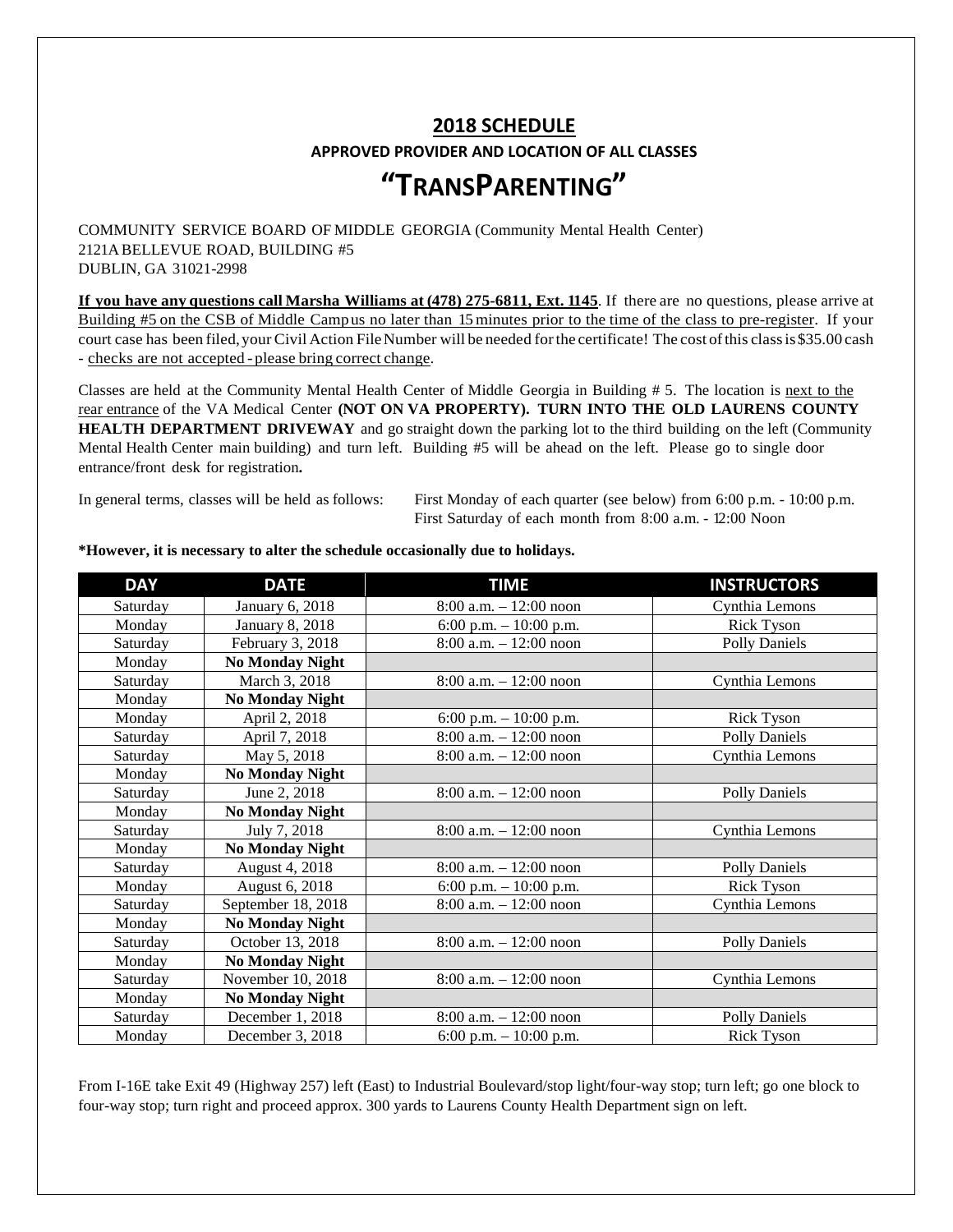| To pre-register, please call Marsha Williams,                                                                                                                          | Name-Last                                                                                  | Middle<br>First                          |  |
|------------------------------------------------------------------------------------------------------------------------------------------------------------------------|--------------------------------------------------------------------------------------------|------------------------------------------|--|
| Your Civil Action File Number is required for the<br>Program Secretary at 478-275-6811, Ext. 1145.                                                                     |                                                                                            |                                          |  |
| you call. A \$35.00 fee is required from each<br>certificate, so please have this information when                                                                     | Street Address or Post Office Box Number                                                   |                                          |  |
| participant and may be paid at the time of the class.<br>You may pay by cash or money order.                                                                           | State<br>City                                                                              | Zip Code                                 |  |
| "NO PERSONAL CHECKS ACCEPTED*                                                                                                                                          | CASE NO. (from your attorney or clerk's office)                                            |                                          |  |
|                                                                                                                                                                        | COUNTY WHERE ACTION IS FILED                                                               |                                          |  |
| A fee waiver is available for those who carry a<br>current Medicaid card. If you believe you qualify,<br>bring your current card so that we may make a                 | HOME PHONE                                                                                 | WORK PHONE                               |  |
| copy.                                                                                                                                                                  | SOCIAL SECURITY NUMBER                                                                     |                                          |  |
| IF YOU DO NOT WISH TO ATTEND THE SAME                                                                                                                                  | DATE OF SEMINAR                                                                            | <b>DUBLIN-LAURENS COUNTY</b><br>LOCATION |  |
| CLASS AS YOUR SPOUSE, PLEASE ADVISE US AT<br>THE TIME THAT YOU PRE-REGISTER.                                                                                           | <b>PLEASE CHECK METHOD OF PAYMENT:</b>                                                     |                                          |  |
|                                                                                                                                                                        | Cash payment of \$35.00                                                                    |                                          |  |
| After pre-registration, your name will automatically                                                                                                                   | Money Order for \$35.00                                                                    |                                          |  |
| be added to the list of participants, therefore, you<br>will not be sent written notification.                                                                         | I am requesting<br>Medicaid card attached).                                                | a fee waiver (copy of                    |  |
| Walk-ins are welcome, however, you cannot be<br>guaranteed that a space will be available. Also,<br>some classes could be cancelled due to non-<br>participation, etc. | DO not bring children to the<br>seminar. They are not allowed in<br>the class<br>provided. | not<br>and childcare is                  |  |

# PRE-REGISTRATION PRE-REGISTRATION

REGISTRATION

**REGISTRATION** 

The "**TRANSPARENTING**" seminar gives a detailed look at the many stages of divorce, while providing suggestions and guidelines to help form a positive The "TRANSPARENTING" seminar gives a detailed look at the many stages of divorce, while providing suggestions and guidelines to help form a positive environment for you and your children. environment for you and your children.

## TOPICS COVERED TOPICS COVERED

- How divorce affects families. • How divorce affects families.  $\bullet$
- How children react to divorce generally • How children react to divorce generally and at specific ages. and at specific ages.  $\bullet$
- How parents can explain divorce to their • How parents can explain divorce to their children.
- The importance of parents' continued • The importance of parents' continued ove and support for children. love and support for children.

The "**TRANSPARENTING**" Seminar is a four-hour educational program approved by the **SUPERIOR**  COURTS OF THE THE SEXDOU **ADMINISTRATIVE DISTRICT**. This seminar fulfills the requirements set forth by the Eighth District educational program approved by the SUPERIOR **JUDICIAL** ADMINISTRATIVE DISTRICT. This seminar fulfills The "TRANSPARENTING" Seminar is a four-hour the requirements set forth by the Eighth District EIGHTH Superior Courts for divorcing parents. Superior Courts for divorcing parents. ¥<br>F ხ<br>შ **COURTS** 

Attendance is *REQUIRED* of both parties, (you do not have to come to the class together) with maintenance, legitimization, change of custody and visitation actions, within 30 days of service upon Attendance is REQUIRED of both parties, (you do children under the age of 18, in divorce, separate maintenance, legitimization, change of custody and visitation actions, within 30 days of service upon not have to come to the class together) with children under the age of 18, in divorce, separate the defendant. the defendant.

Participants may attend any seminar. However, you must pre-register to reserve a seat at the seminar. Please pre-register at least four (4) working days in advance of the seminar you wish to attend, in order to be assured that space will be you must pre-register to reserve a seat at the seminar. Please pre-register at least four (4) working days in advance of the seminar you wish to attend, in order to be assured that space will be Participants may attend any seminar. However, available. "TRANSPARENTING" "TRANSPARENTING" SEMINAR